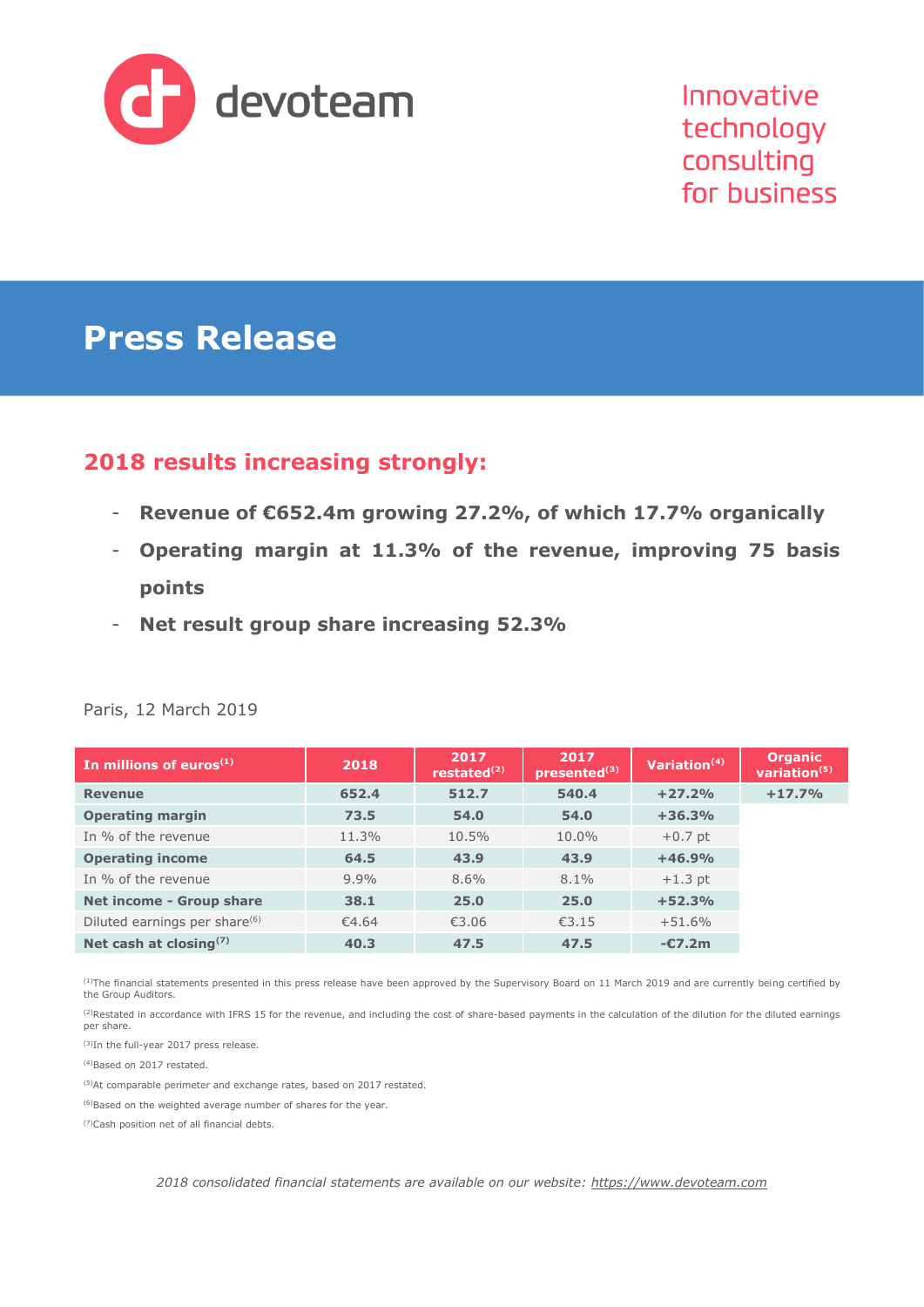Devoteam (Euronext Paris: DVT) achieved revenues of €652.4 million for the financial year 2018, growing 17.7% organically compared to 2017. Excluding the IFRS 15 restatement, it represented a 18.6% growth at constant exchange rates and perimeter.

The operating margin improved by 75 basis points compared to 2017 at  $\epsilon$ 73.5m and represented 11.3% of the consolidated revenue.

This strong dynamic demonstrates the Group's positioning as the go-to expert in the Digital Transformation domain, with a high added value for its clients, notably on Cloud solutions and Artificial Intelligence (AI).

Devoteam's ambition is to bring new innovative AI functionalities and combine them with other areas of expertise such as Digital Workplace or ITSM, in partnership with ServiceNow and Google. Indeed, AI not only brings additional operational efficiency through the automation of simple tasks, but it also supports users on their more creative and complex tasks. The recent "Machine Learning" specialization from Google is a result of the Group's strategy over the last 18 months to place strong emphasis on AI.

Devoteam, Red Hat's "Premier Business Partner" in nine countries, is also reinforcing its Cloud expertise for its clients through a multi-partnership strategy with Amazon AWS, Google GCP and Microsoft Azure. This approach has allowed the Group to be named "Preferred Public Cloud Partner" for a major player in the Energy sector which perfectly emphasizes this multi-Cloud strategy.

Lastly, the need for securing new usages linked with the Digital Transformation of companies, specifically due to the significant rise of Cloud, makes their Cyber Security offer a key element of Devoteam's strategy. Expertise in Identity & Access Management and Cyber Defence (using AI and Machine Learning) are strong assets for the Group to help clients securely open their information system and massively adopt Cloud usage.

Stanislas de Bentzmann commented on the 2018 performance: "In 2018, Devoteam achieved a strong performance, in line with the objectives of our strategic plan Scale!<sup>1</sup>. The solid and recognized positioning of the Group makes us confident for 2019.

j

<sup>&</sup>lt;sup>1</sup> Among the Scale! objectives, the Group plans to achieve: more than 70% of its revenue on SMACS topics, an annual organic growth between 7 and 10%, and an operating margin above 10%.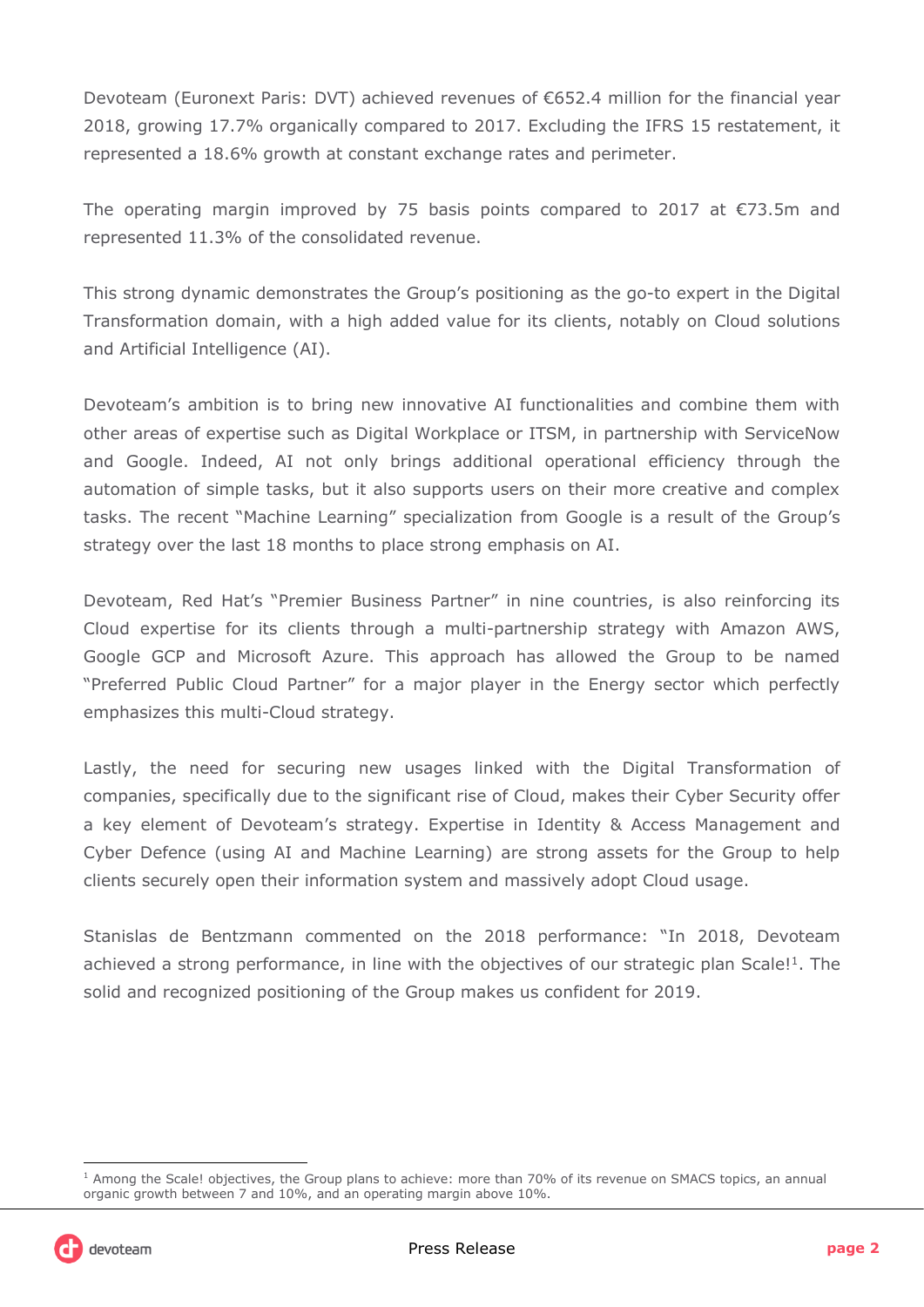## **Results for the year 2018**

The Group generated **revenues** of €652.4 million in 2018, growing 17.7% at constant scope and exchange rates compared to the previous financial year. The acquisitions of the year 2018 contributed for €31.8 million, which included:

- Alegri in Germany for €11.4 million, consolidated from 1 September 2018;
- Bold in Portugal for €10 million, consolidated from 1 September 2018;
- Jayway in Sweden for €6.7 million, consolidated from 1 October 2018;
- New BIC in Spain for €1.8 million, consolidated from 1 July 2018.

During the fourth quarter of 2018, the Group achieved revenues of €190.7 million, representing a 12.8% organic growth compared to the fourth quarter of 2017. It included negative effects of currency for 0.1 point. The changes in perimeter had a positive impact of 14.6 points on the quarter growth, with a net contribution to Group revenue of €21.9 million.

The organic growth of the fourth quarter of 2018 was 12.8%. It grew 14% when excluding Siticom GmbH, for which the Group disposed the control on 31 December 2018. The performance resulted from increased headcount due to the recruitment strategy and from a 82.7% utilization rate.

The attrition rate went from 25.6% in the fourth quarter of 2017 to 30.9% in the fourth quarter of 2018. It was due to the shortage of SMACS experts.

During the fourth quarter of 2018, the Group also had an IFRS 15 restatement €4.3 million higher than expected.

The **operating margin** increased by 75 basis points in the year 2018. It stood at €73.5 million and 11.3% of the revenues.

The **operating result** amounted to €64.5 million, increasing 46.9% compared to last year. It included costs of share-based payments and amortization of intangible assets from acquisitions for €2.5 million; restructuring costs for €1.6 million (mainly in France and Belgium); goodwill write downs for €6.4 million (United Kingdom and Germany mainly); gain on disposal of subsidiary for €7.6 million (Shift by S'team); and other non current expenses for €5.6 million (acquisition costs of subsidiaries and conclusion of various litigations).

The **financial result** remained stable in 2018 compared to 2017 at -€2.5 million.

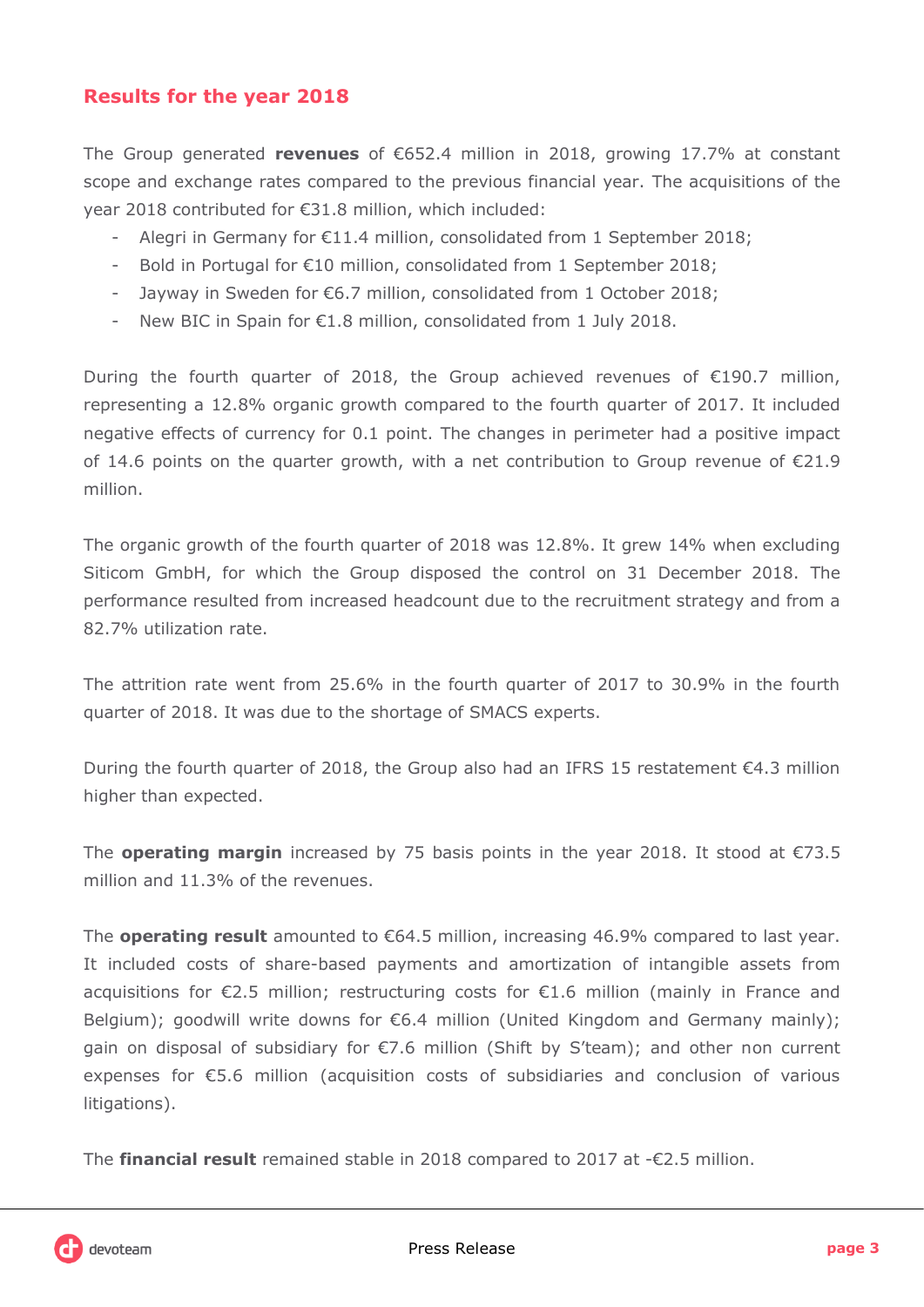**Tax expenses** amounted to €18.9 million. It represented 29.9% of the profit before tax, compared with 35.9% in 2017. Excluding non-taxable profits and elements without tax effect, the tax rate would have been 30.4% in 2018, compared with 33% in 2017.

The **Group share of net income** increased more than 52% to €38.1 million and the diluted earning per share was €4.64 (up 51.6% compared to 2017).

On 31 December 2018, the **net cash** of the Group was €40.3 million compared to €47.7 million the year before. The annual free cash flow of  $\epsilon$ 41.4 million increased by 33% compared to 2017 and overbalanced net flow of acquisitions and disposal of -€39.3 million.

Moreover, Devoteam renewed its available credit lines of €100m for 5 years.

### **Headcount and utilization rate**

On 31 December 2018, the Group employed 6 975 people. Excluding the changes in scope, there were 170 net hirings over the fourth quarter of 2018, supported by France.

The ratio of billable headcount to total headcount stood at 85.8% on 31 December 2018. Restated from the acquisitions, the ratio remained almost stable year on year at 86.1%.

In 2018, the Group showed a utilization rate of internal resources at 84.2%, up 0.2 point compared to 2017.

### **Change in scope**

Devoteam concluded the disposal of the control of Siticom GmbH, its telecom activity in Germany. The subsidiary achieved revenues of  $\epsilon$ 18.1 million and operating margin of  $\epsilon$ 0.9 million during the fiscal year 2018. Siticom GmbH is deconsolidated from 31 December 2018 and presented in the Divestments segment.

### **IFRS 16**

From 1 January 2019, the Group will apply the new IFRS 16 standard related to the accounting treatment of the leases. The standard requires all the lease contracts to be booked in the balance sheet. From the Group perspective, it will result in recognizing new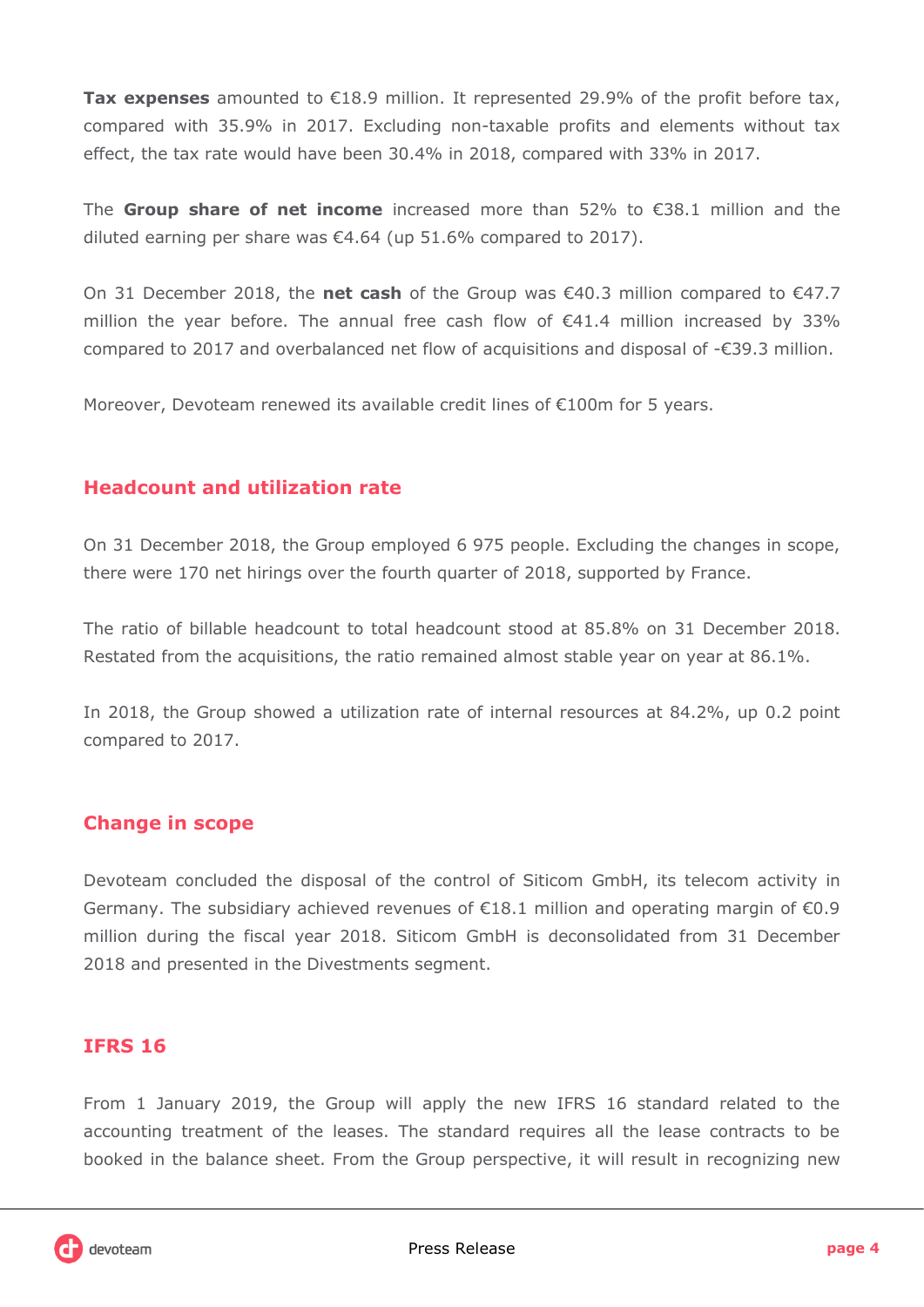assets in the balance sheet related to its real estate leases (around 80% of the volume); the rest being related to vehicle rental contracts for employee use.

The Group believes this new accounting treatment will not have a significant impact on the comprehension of its operational performance, nor on its cash flows.

## **2019 outlook**

Considering stable economic environment, scope, exchange rates and accounting method, the Group aims at achieving consolidated revenues of €770 million in 2019, primarily through:

- An organic growth above 12%;
- A contribution from the 2018 acquisitions (net of disposals) of €38 million.

The Group expects to maintain the operating margin at 11.3% of the revenue and the restructuring costs at 0.5% of the revenue.

## **Dividend and financial calendar**

A €1 dividend per share related to year 2018 will be proposed to next Shareholders' meeting on 14 June 2019.

|             | <b>Press release after market closed</b> | <b>Shareholders'</b> |              |                         |
|-------------|------------------------------------------|----------------------|--------------|-------------------------|
| 01 2019     | 02 2019                                  | 03 2019              | meeting      | <b>Dividend payment</b> |
| 21 May 2019 | 3 September 2019                         | 5 November 2019      | 14 June 2019 | 5 July 2019             |

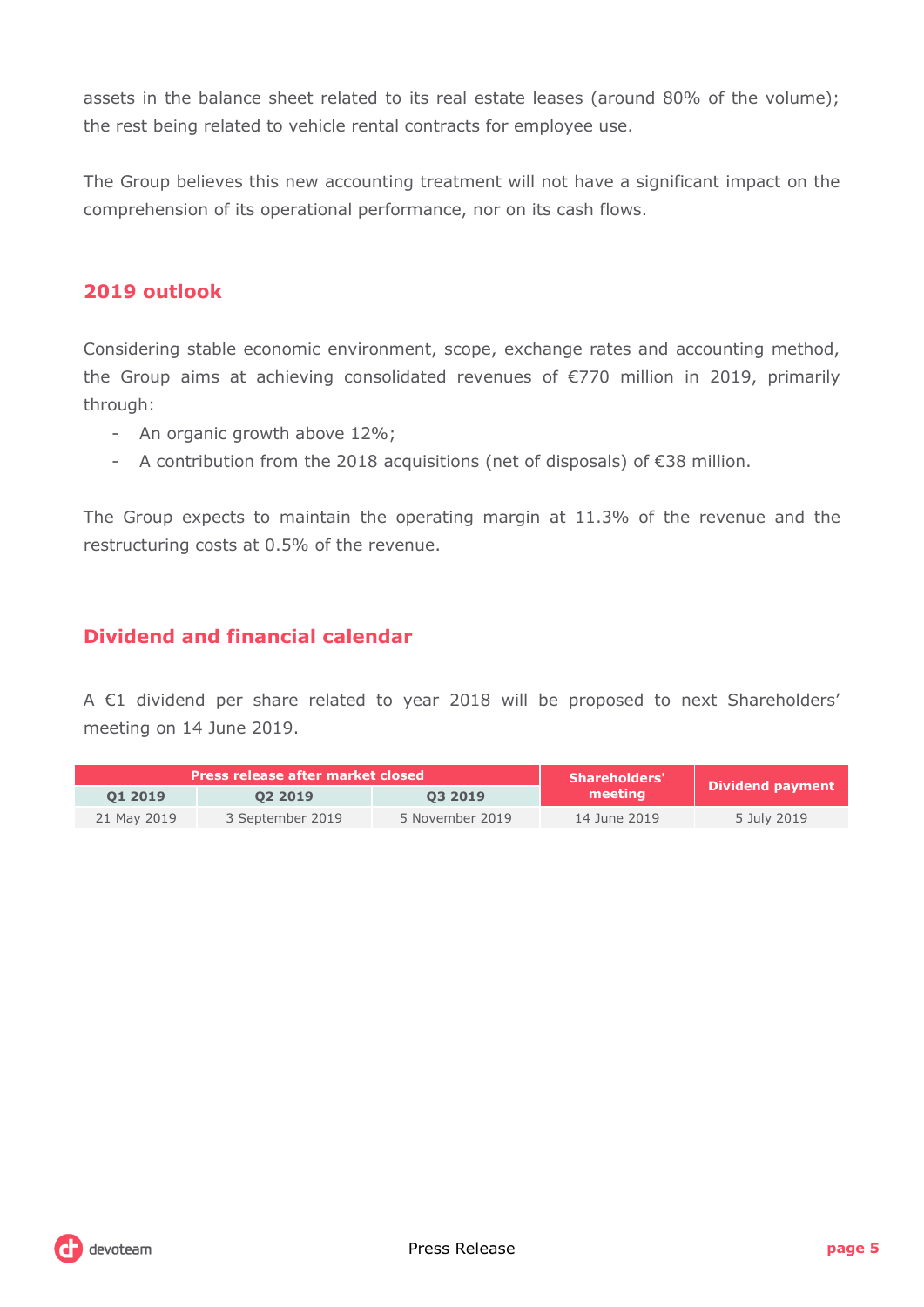## **Appendix**

## **Pro forma information of the revenue and the operating margin of the previous periods, following the reclassification of Siticom GmbH to the Divestments segment**

| In millions of euros          | Q1<br>2018<br>restated | Q1<br>2017<br>restated | 02<br>2018<br>restated | Q <sub>2</sub><br>2017<br>restated | Q <sub>3</sub><br>2018<br>restated | Q <sub>3</sub><br>2017<br>restated | H1<br>2018<br>restated | H <sub>1</sub><br>2017<br>restated | 9m<br>2018<br>restated | 9m<br>2017<br>restated |
|-------------------------------|------------------------|------------------------|------------------------|------------------------------------|------------------------------------|------------------------------------|------------------------|------------------------------------|------------------------|------------------------|
| <b>Central Europe</b>         |                        |                        |                        |                                    |                                    |                                    |                        |                                    |                        |                        |
| Group contribution            | 12.7                   | 10.9                   | 11.8                   | 11.2                               | 14.6                               | 11.4                               | 24.6                   | 22.1                               | 39.1                   | 33.6                   |
| Variation                     | 17.0%                  |                        | 5.2%                   |                                    | 27.4%                              |                                    | 11.0%                  |                                    | 16.6%                  |                        |
| L-f-I variation               | 16.1%                  |                        | 4.8%                   |                                    | 3.1%                               |                                    | 10.4%                  |                                    | 7.9%                   |                        |
| Operating margin              |                        |                        |                        |                                    |                                    |                                    | 2.7                    | 2.8                                |                        |                        |
| In % of Group<br>contribution |                        |                        |                        |                                    |                                    |                                    | 11.1%                  | 12.8%                              |                        |                        |
| <b>Divestments</b>            | 6.1                    | 4.6                    | 6.6                    | 4.8                                | 7.1                                | 4.8                                | 12.7                   | 9.3                                | 19.7                   | 14.2                   |
| Group contribution            | 6.1                    | 4.6                    | 6.6                    | 4.8                                | 7.1                                | 4.8                                | 12.7                   | 9.3                                | 19.7                   | 14.2                   |
| Operating margin              |                        |                        |                        |                                    |                                    |                                    | 1.1                    | 0.3                                |                        |                        |
| In % of Group<br>contribution |                        |                        |                        |                                    |                                    |                                    | $9.0\%$                | 2.7%                               |                        |                        |

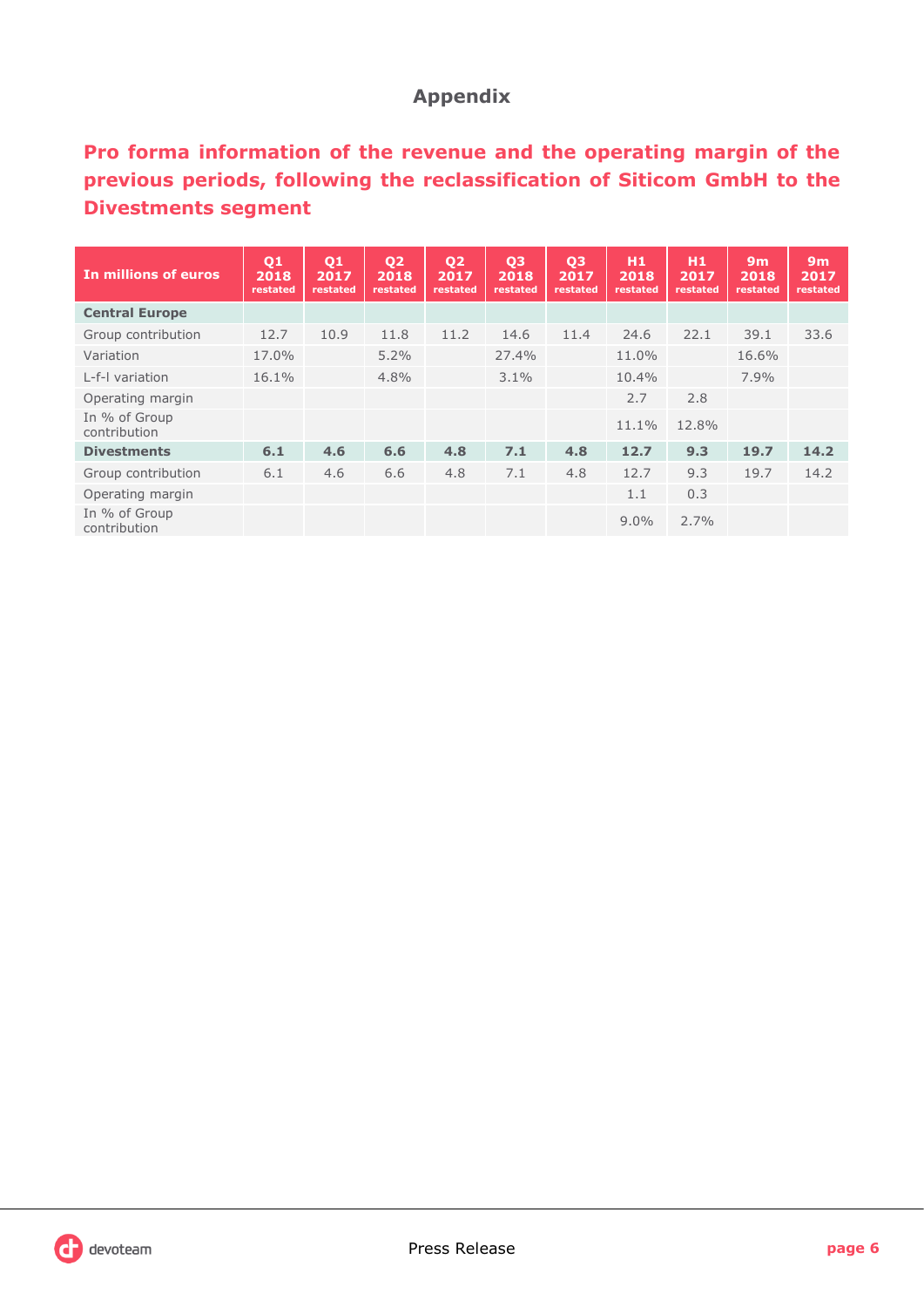## **Quarterly revenue by region**

| In millions of euros                 | Q4 2018 | 04 2017<br>restated | 04 2017<br>presented | 2018    | 2017<br>restated | 2017<br>presented |
|--------------------------------------|---------|---------------------|----------------------|---------|------------------|-------------------|
| <b>France</b>                        | 87.0    | 71.5                | 78.0                 | 319.4   | 246.1            | 266.2             |
| Variation                            | 21.7%   |                     |                      | 29.8%   |                  |                   |
| L-f-I variation                      | 22.2%   |                     |                      | 24.8%   |                  |                   |
| <b>Northern Europe &amp; Benelux</b> | 50.1    | 37.8                | 38.6                 | 165.4   | 129.6            | 132.4             |
| Variation                            | 32.5%   |                     |                      | 27.6%   |                  |                   |
| L-f-I variation                      | 14.2%   |                     |                      | 13.5%   |                  |                   |
| <b>Central Europe</b>                | 21.7    | 12.5                | 12.7                 | 60.8    | 46.1             | 46.4              |
| Variation                            | 73.6%   |                     |                      | 32.1%   |                  |                   |
| L-f-I variation                      | 4.8%    |                     |                      | 7.1%    |                  |                   |
| <b>Iberia &amp; Latam</b>            | 16.5    | 7.8                 | 8.0                  | 43.0    | 28.5             | 28.8              |
| Variation                            | 113.1%  |                     |                      | 50.9%   |                  |                   |
| L-f-I variation                      | 0.3%    |                     |                      | 10.3%   |                  |                   |
| <b>Rest of the world</b>             | 12.2    | 12.6                | 13.8                 | 43.2    | 40.7             | 44.8              |
| Variation                            | $-2.8%$ |                     |                      | 6.2%    |                  |                   |
| L-f-I variation                      | $-2.6%$ |                     |                      | 11.2%   |                  |                   |
| <b>Corporate &amp; other</b>         | (0.9)   | 0.6                 | 0.6                  | (3.1)   | 0.7              | 0.7               |
| <b>Divestments</b>                   | 4.0     | 6.9                 | 6.9                  | 23.8    | 21.1             | 21.1              |
| <b>Total</b>                         | 190.7   | 149.7               | 158.7                | 652.4   | 512.7            | 540.4             |
| Variation                            | 27.4%   |                     |                      | 27.2%   |                  |                   |
| L-f-I variation                      | 12.8%   |                     |                      | 17.7%   |                  |                   |
| Currency impact                      | $-0.1%$ |                     |                      | $-0.6%$ |                  |                   |
| Perimeter impact                     | 14.6%   |                     |                      | 10.2%   |                  |                   |

Of which impact of significant acquisitions:

| In millions of euros                                   | Q4 2018                  |  | 2018 |  |
|--------------------------------------------------------|--------------------------|--|------|--|
| <b>France</b>                                          | (0.4)                    |  | 12.3 |  |
| D2SI, consolidated as of 1 October 2017                |                          |  | 10.9 |  |
| Progis, fully consolidated as of 1 January<br>2018     | (0.8)                    |  | 0.4  |  |
| Altius Services, consolidated as of 1<br>February 2018 | 0.4                      |  | 1.0  |  |
| <b>Northern Europe &amp; Benelux</b>                   | 7.0                      |  | 19.2 |  |
| TMNS, consolidated as of 1 July 2017<br>(estimate)     | $\overline{\phantom{a}}$ |  | 11.9 |  |
| Paradigmo, consolidated as of 1 July 2018              | 0.3                      |  | 0.6  |  |
| Jayway, consolidated as of 1 October<br>2018           | 6.7                      |  | 6.7  |  |
| <b>Central Europe</b>                                  | 8.6                      |  | 11.4 |  |
| Alegri, consolidated as of 1 September<br>2018         | 8.6                      |  | 11.4 |  |
| <b>Iberia &amp; Latam</b>                              | 8.8                      |  | 11.8 |  |
| New BIC, consolidated as of 1 July 2018                | 1.1                      |  | 1.8  |  |
| Bold, consolidated as of 1 September 2018              | 7.7                      |  | 10.0 |  |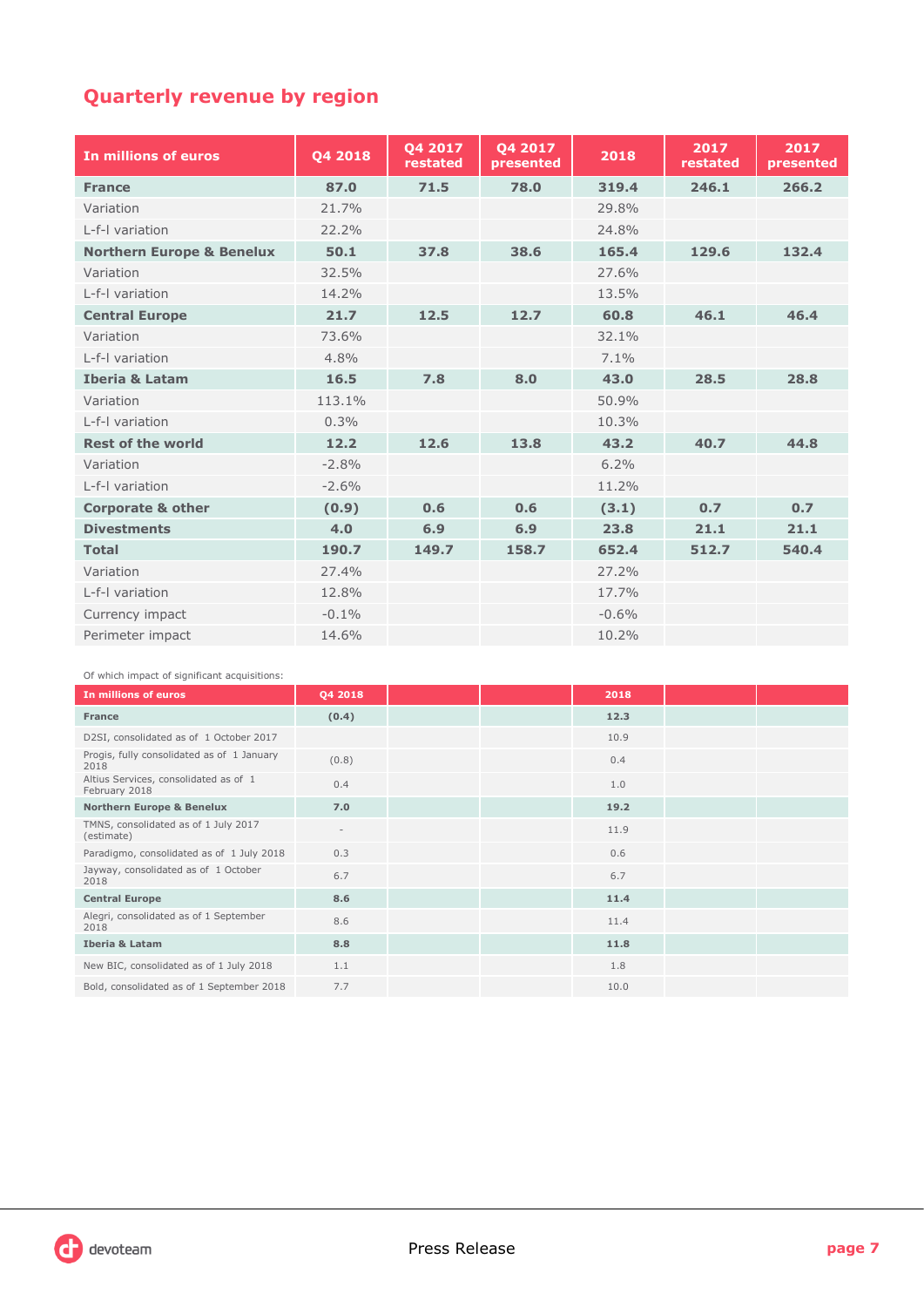## **Revenue and operating margin by region**

| In millions of euros                 | 2018  | 2017<br>restated | 2017<br>presented |
|--------------------------------------|-------|------------------|-------------------|
| <b>France</b>                        |       |                  |                   |
| Group contribution                   | 319.4 | 246.1            | 266.2             |
| Operating margin                     | 50.1  | 34.5             | 34.5              |
| In % of Group contribution           | 15.7% | 14.0%            | 13.0%             |
| <b>Northern Europe &amp; Benelux</b> |       |                  |                   |
| Group contribution                   | 165.4 | 129.6            | 132.4             |
| Operating margin                     | 13.8  | 9.8              | 9.8               |
| In % of Group contribution           | 8.4%  | 7.6%             | 7.4%              |
| <b>Central Europe</b>                |       |                  |                   |
| Group contribution                   | 60.8  | 46.1             | 46.4              |
| Operating margin                     | 6.8   | 5.7              | 5.7               |
| In % of Group contribution           | 11.2% | 12.3%            | 12.2%             |
| <b>Iberia &amp; Latam</b>            |       |                  |                   |
| Group contribution                   | 43.0  | 28.5             | 28.8              |
| Operating margin                     | 4.1   | 1.6              | 1.6               |
| In % of Group contribution           | 9.5%  | 5.6%             | 5.6%              |
| <b>Rest of the world</b>             |       |                  |                   |
| Group contribution                   | 43.2  | 40.7             | 44.8              |
| Operating margin                     | 4.2   | 4.0              | 4.0               |
| In % of Group contribution           | 9.8%  | 9.8%             | 8.9%              |
| <b>Corporate &amp; other</b>         |       |                  |                   |
| Group contribution                   | (3.1) | 0.7              | 0.7               |
| Operating margin                     | (7.2) | (2.7)            | (2.7)             |
| <b>Divestments</b>                   |       |                  |                   |
| Group contribution                   | 23.8  | 21.1             | 21.1              |
| Operating margin                     | 1.8   | 1.1              | 1.1               |
| In % of Group contribution           | 7.4%  | 5.4%             | 5.4%              |
| <b>Total</b>                         |       |                  |                   |
| Group contribution                   | 652.4 | 512.7            | 540.4             |
| Operating margin                     | 73.5  | 54.0             | 54.0              |
| In % of Group contribution           | 11.3% | 10.5%            | 10.0%             |

## **Utilization rate of internal resources**

|          |  |  |                                     | Q1 2017   Q2 2017   Q3 2017   Q4 2017     2017     Q1 2018   Q2 2018   Q3 2018*   Q4 2018      2018 \ |  |
|----------|--|--|-------------------------------------|-------------------------------------------------------------------------------------------------------|--|
| $83.2\%$ |  |  | 84.3% 85.4% 85.3% 84.6% 85.6% 84.4% | 84.2% 82.7% 84.2%                                                                                     |  |

\*84.1% in the Q3 2018 press release, 84.2% corrected of an error in the number of holidays.

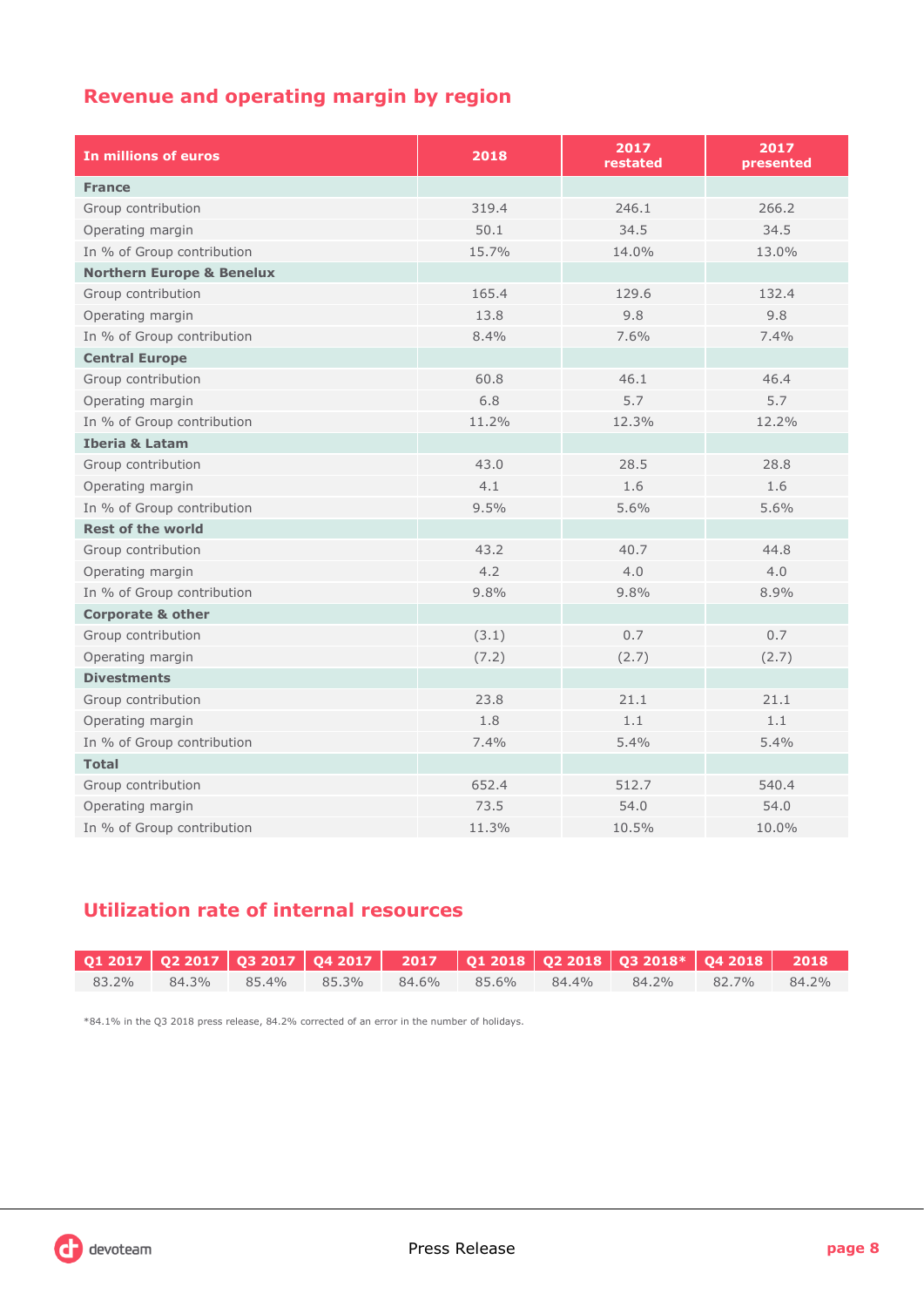## **Net debt**

| In millions of euros                                           | 31.12.2018 | 31.12.2017 |
|----------------------------------------------------------------|------------|------------|
| Short-term investments                                         | 0.2        | 0.1        |
| Cash at bank*                                                  | 75.3       | 82.1       |
| Bank overdrafts (liability)                                    | (0.8)      | (2.7)      |
| <b>Cash and cash equivalents</b>                               | 74.6       | 79.6       |
| <b>Cash management assets</b>                                  | 0.4        | 0.3        |
| <b>Bonds</b>                                                   | (29.9)     | (29.8)     |
| Obligations under finance leases                               | (0.1)      | (0.1)      |
| Draw-downs on bank and similar facilities and other borrowings | (3.4)      | (1.0)      |
| <b>Long-term borrowings</b>                                    | (33.4)     | (30.9)     |
| <b>Bonds</b>                                                   | (0.4)      | (0.4)      |
| Obligations under finance leases                               | (0.0)      | (0.8)      |
| Draw-downs on bank and similar facilities and other borrowings | (0.9)      | (0.3)      |
| <b>Short-term borrowings</b>                                   | (1.3)      | (1.5)      |
| <b>Total borrowings</b>                                        | (34.7)     | (32.4)     |
| Derivative instruments                                         |            |            |
| Net cash                                                       | 40.3       | 47.5       |
| Of which cash from discontinued operations                     |            | 1.8        |
| <b>Total Equity</b>                                            | 187.6      | 162.0      |
| <b>Debt to Equity Ratio</b>                                    | $-21.5%$   | $-29.3%$   |

\*Including factoring position (net of deposit) for €17.2 million on 31 December 2018 and €13.8 million on 31 December 2017.

## **Changes in exchange rates**

| For $C1$        | <b>Average rate</b><br>2018 | <b>Average rate</b><br>2017 | <b>Variation</b> |
|-----------------|-----------------------------|-----------------------------|------------------|
| UAE dirham      | 4.337                       | 4.149                       | $-4.3%$          |
| Swiss franc     | 1.155                       | 1.112                       | $-3.7%$          |
| Czech koruna    | 25.647                      | 26.326                      | 2.6%             |
| Danish krone    | 7.453                       | 7.439                       | $-0.2%$          |
| Pound sterling  | 0.885                       | 0.877                       | $-0.9%$          |
| Moroccan dirham | 11.084                      | 10.949                      | $-1.2%$          |
| Mexican peso    | 22.705                      | 21.329                      | $-6.1\%$         |
| Norwegian krone | 9.598                       | 9.327                       | $-2.8%$          |
| Zloty           | 4.262                       | 4.257                       | $-0.1\%$         |
| Serbian dinar   | 118.253                     | 121.360                     | 2.6%             |
| Swedish kronor  | 10.258                      | 9.635                       | $-6.1\%$         |
| Tunisian dinar  | 3.105                       | 2.719                       | $-12.4%$         |
| Turkish lira    | 5.708                       | 4.121                       | $-27.8%$         |
| US dollar       | 1.181                       | 1.130                       | $-4.3%$          |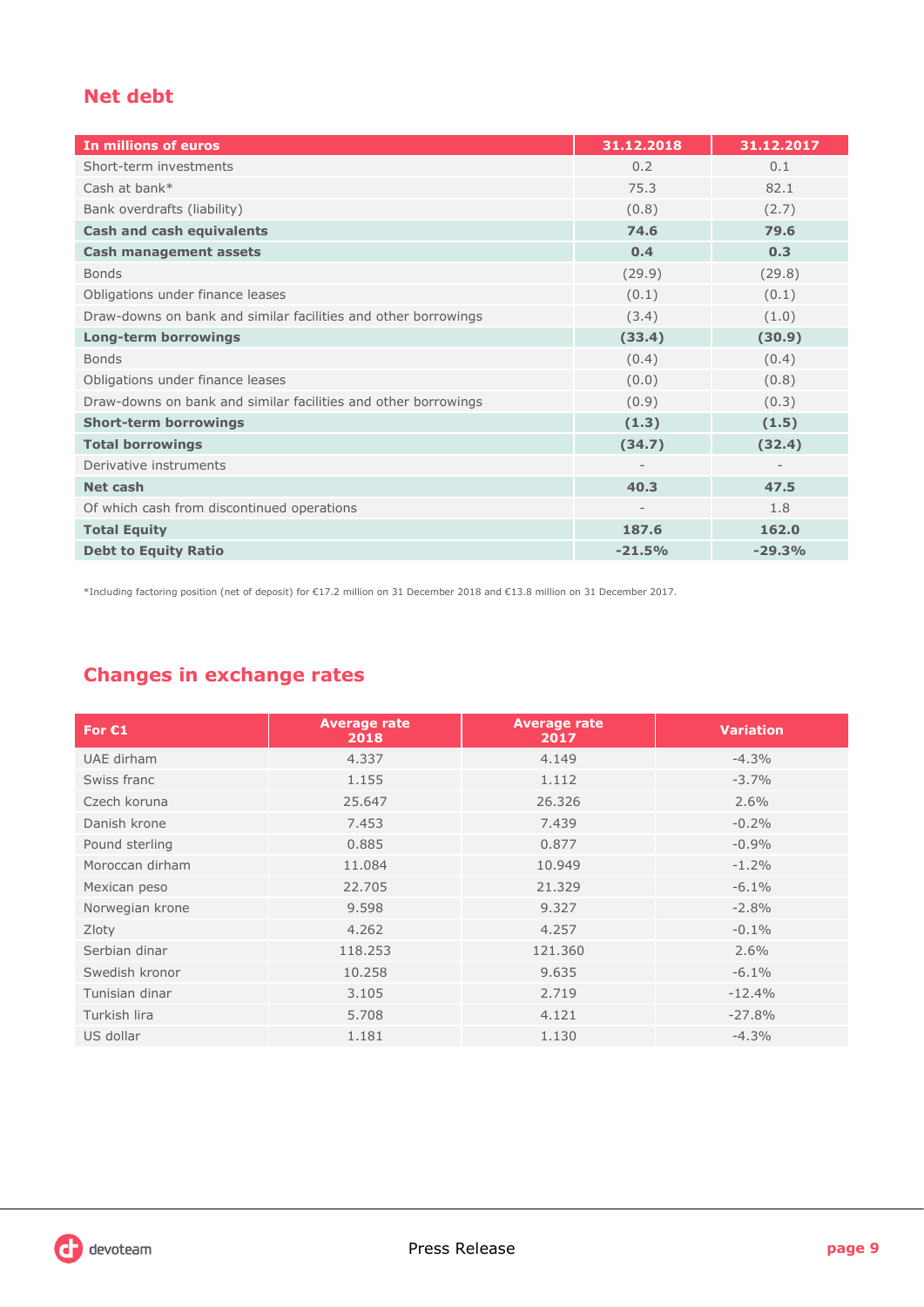### **Glossary**

Restated: restated in accordance with IFRS 15 related to revenue from contracts with customers.

France: France.

Northern Europe & Benelux: Belgium, Denmark, United Kingdom, Luxembourg, Netherlands including TMNS in Switzerland, Germany and Serbia, Norway and Sweden.

Central Europe: Austria, Switzerland excluding TMNS, Czech Republic, Germany and Poland.

Iberia & Latam: Spain, Mexico, Panama and Portugal.

Rest of the world: Middle East, Italy, Morocco, Tunisia and Turkey.

Corporate: headquarter activities which cannot be allocated directly to the operational regions, and discontinued operations.

Divestments: Shift deconsolidated from 1 September 2018 and Siticom GmbH deconsolidated from 31 December 2018.

Revenue and group contribution: the revenue of a region is the contributive revenue and is defined as the total revenue (internal and external) of the region minus the costs of internal subcontracting. It reflects the contribution of the region to the revenue of the Group produced with own resources. The sum of the contributions of the regions corresponds to the consolidated revenue of the Group.

Operating margin: current operating result excluding the amortization of intangible assets resulting from acquisitions and the cost of share-based payments.

Like-for-like or l-f-l variation: variation at comparable perimeter and exchange rates.

The currency impact is calculated by translating the accounts for year N of subsidiaries having a functional currency different than euro with N-1 exchange rates.

The impact of changes in the scope of consolidation is determined:

- for the year N acquisitions, by deducting from total revenue N, the amount of revenue generated during year N by the acquired entities;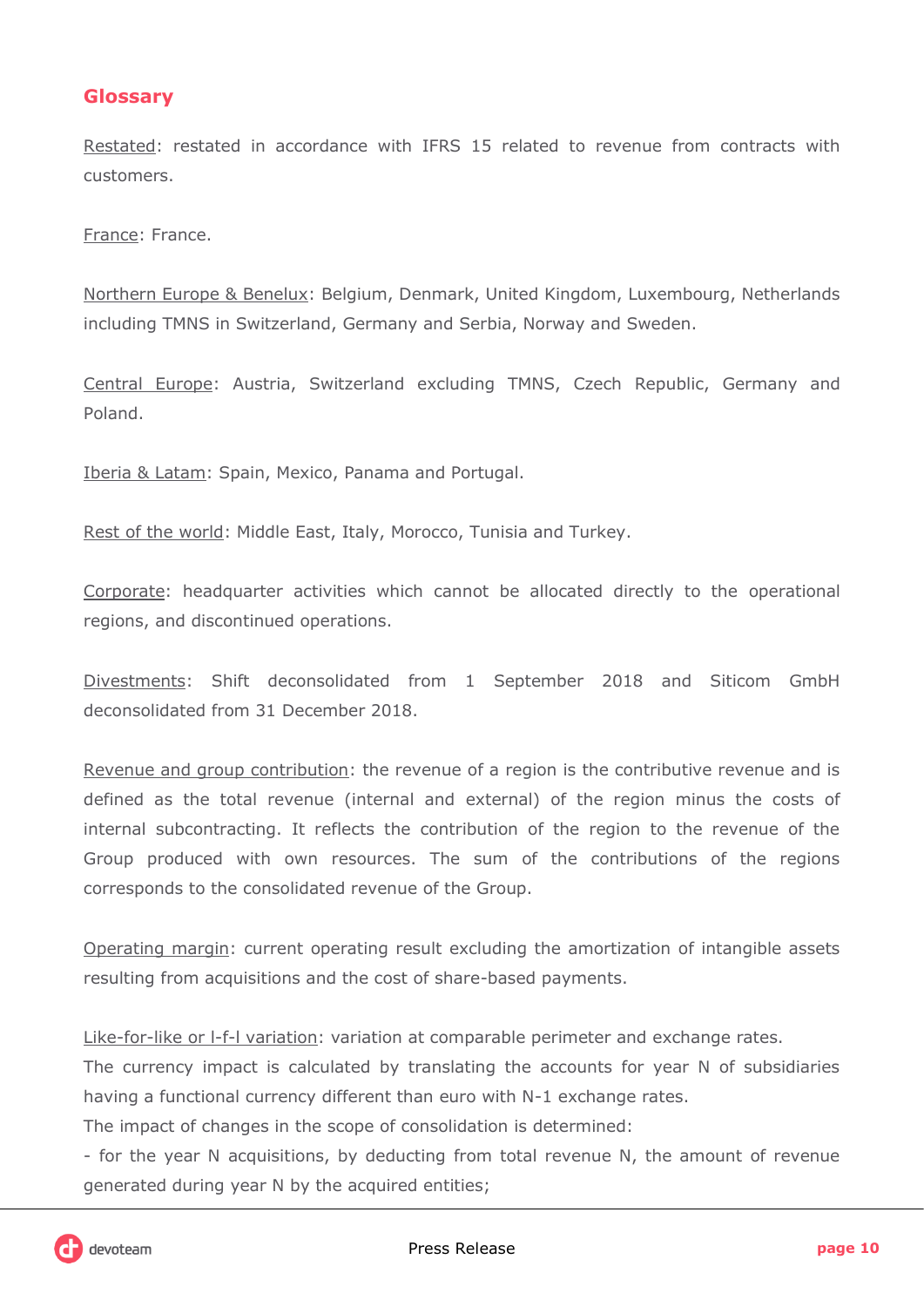- for the year N-1 acquisitions, by deducting from total revenue N, the amount of revenue generated during year N over the months during which the acquired entities were not consolidated in N-1;

- for the year N disposals, by deducting from total revenue N-1, the amount of revenue generated during year N-1 over the months during which the divested entities were no longer consolidated in N;

- for the year N-1 disposals, by deducting from total revenue N-1, the amount of revenue generated during year N-1 by the divested entities.

Utilization rate of resources: number of working days of billable employees that were billed to a client compared to the total number of available days excluding holidays.

SMACS: Social Mobile Analytics Cloud Security.

Attrition rate: number of billable employees leaving the Group during the period compared to the average billable headcount over the same period.

Free cash flow: operating cash flow reduced by the acquisition of tangible and intangible assets (capex).